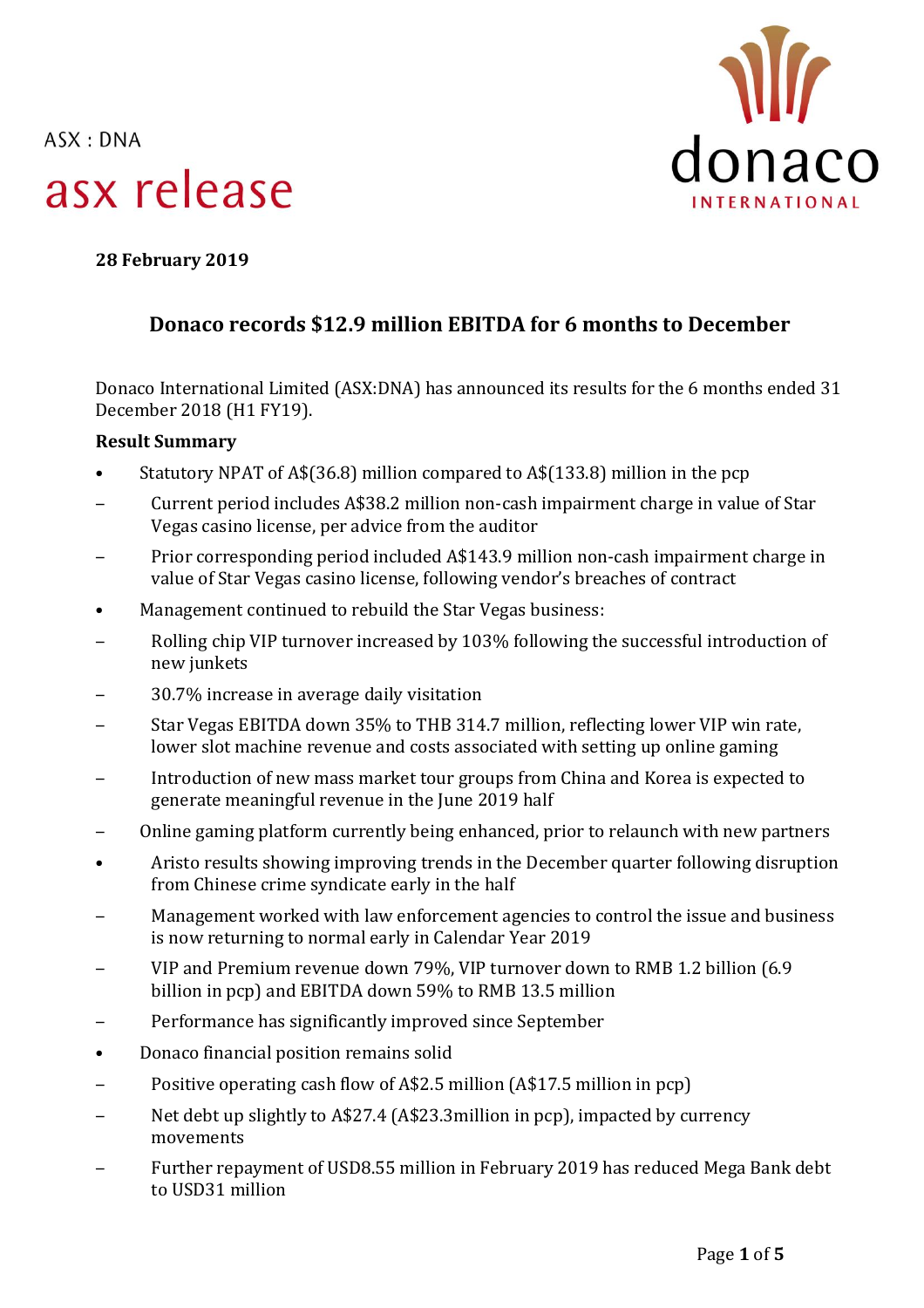

Donaco has reported net loss after tax of A\$(36.8) million for the 6 months ended 31 December, primarily resulting from a non-cash impairment charge of the Star Vegas casino license, per advice from the auditor.

The Company's underlying results were consistent with the trading updates provided at the 2018 AGM and in January 2019. Group revenue declined to A\$39.7 million from A\$43.9 million in the pcp due to the lower VIP win rate at Star Vegas and temporary disruptions caused by a Chinese crime syndicate at the Aristo.

The group recorded a reported EBITDA of A\$12.9 million (A\$19.4 million in pcp) and generated an Underlying NPAT of A\$2.7 million (A\$8.2 million in pcp), which excludes the impairment charge of A\$38.2, net exchange loss of A\$0.5 million and legal costs of A\$0.8 million.

## **Operational Performance**

Commenting on the H1 FY19 result, Donaco Interim CEO Mr Ben Lim said:

"It has been a busy period for the group, as we successfully implemented initiatives to significantly increase turnover at Star Vegas as we rebuild the VIP business. We also invested in an online gaming platform at Star Vegas. At the Aristo, management acted quickly to address issues caused by the activities of a Chinese crime syndicate early during the half.

"Management focused on implementing improvements that will generate long-term growth at Star Vegas, including directing marketing spend towards attracting both VIP junkets and mass market tour groups. We have been investing in our online business and recent deals signed are expected to result in higher revenues in future periods. At the Aristo we responded to disruptions by engaging with authorities, reducing corporate costs, and increasing marketing initiatives to drive increased visitation.

"Due to the challenges experienced, group revenue declined 9.6% to A\$39.7 million, while EBITDA fell to A\$12.9 million (A\$19.4 million in pcp). Despite these challenges, we still recorded an underlying Net profit after tax of A\$2.7 million (A\$8.2 million in pcp) and generated positive operating cashflow of A\$2.5 million (A\$17.5 million in pcp).

"Our group balance sheet remains strong, with our debt to equity increasing only slightly to 7.8% as at 31 December 2018. "

### **Update on Legal Matters**

The board continues to pursue legal proceedings against the Thai vendor to enforce its legal rights and receive financial compensation for the losses incurred.

The Thai vendor has tried to terminate the long term (50 year) lease of the land on which the Star Vegas casino is located. Donaco has obtained an injunction order to prevent this, and the matter has gone to arbitration in Cambodia. The hearing has been set for 28 February 2019.

Donaco's primary legal claim is in the Singapore arbitration, where the company is seeking damages of USD \$190 million. The claim will be heard in July 2019 and is supported by the freezing order Donaco obtained over the vendor's shares in the Company, which has now been extended to 4 October 2019.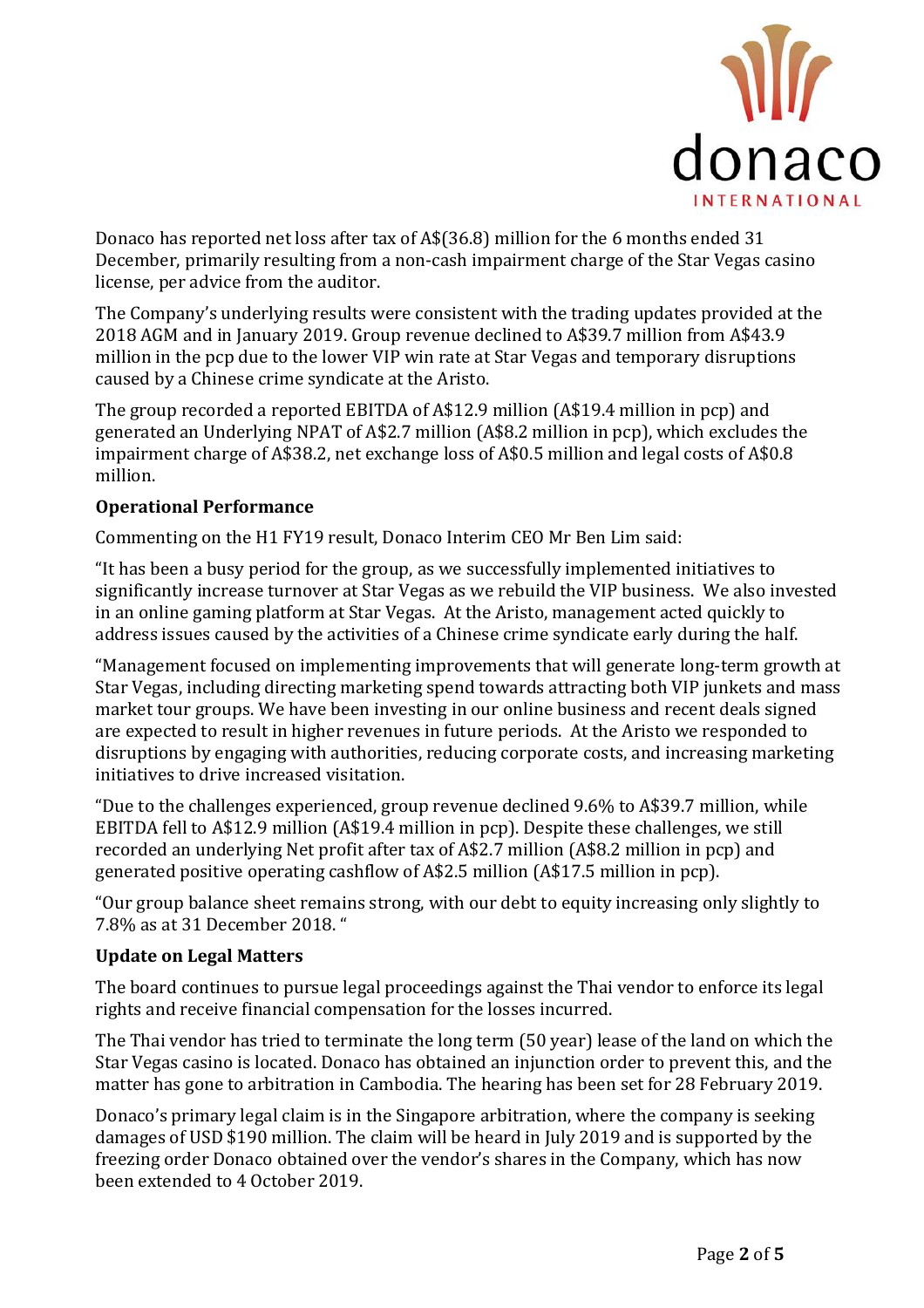

Donaco will provide updates on these matters as they develop and are resolved.

# **Venue Performances**

*Star Vegas* 

- Net Gaming Revenue down 10% to THB 699.9 million
- Non-Gaming Revenue up 20% to THB 69.4 million
- EBITDA down 35% to THB 314.7 million
- Normalised EBITDA down 17% to THB 331.0 million
- VIP Gross Win rate 2.81% compared to 3.32% in pcp

#### Donaco Interim CEO Ben Lim said:

"During the December 2018 half our rolling chip turnover more than doubled after we introduced new junkets, and average daily visitation increased by 30.7%. We also introduced new mass market tour groups from China and Korea, and we expect to generate meaningful revenue from these initiatives in the June 2019 half.

"The decline in net gaming revenue was driven by the lower win rate of 2.81%, as the prior win rate was an above theoretical 3.32%. On a normalized basis our net Revenue was 5.1% higher than the pcp, despite paying higher junket commissions due to higher turnover. Slot machine revenue declined by 23% following the changeover to newer slot machines, while non-gaming revenue was up 20%, due to higher visitation and management initiatives to improve utilisation of non-gaming assets.

"Our EBITDA decline was due to a combination of the lower win rate, higher staff count required for operation of the online gaming business, and higher marketing costs related to our events program, which drove the strong increase in visitation.

"Our online gaming operations are still at an early stage and turnover has been generated in line with our expectations. We have signed deals to assist with revenue growth, including with one of Asia's largest online betting companies, who will also operate an upgraded sports betting and online lottery outlet at Star Vegas. The online gaming platform is currently being enhanced prior to being relaunched with the new partners."

### *Aristo International Hotel*

- Net Gaming Revenue down 36% to RMB 19.0 million
- Non-Gaming Revenue up 41% to RMB 18.1 million
- EBITDA down 59% to RMB 13.5 million
- VIP Gross Win rate 2.20%, compared to 1.70% in pcp

Commenting on the performance at Aristo, Interim CEO Ben Lim said:

"It has been a challenging period at Aristo, which was impacted by a Chinese crime syndicate in July and August, which threatened VIP junkets and customers on the Chinese side of the border and significantly impacted results in those months. We addressed the situation,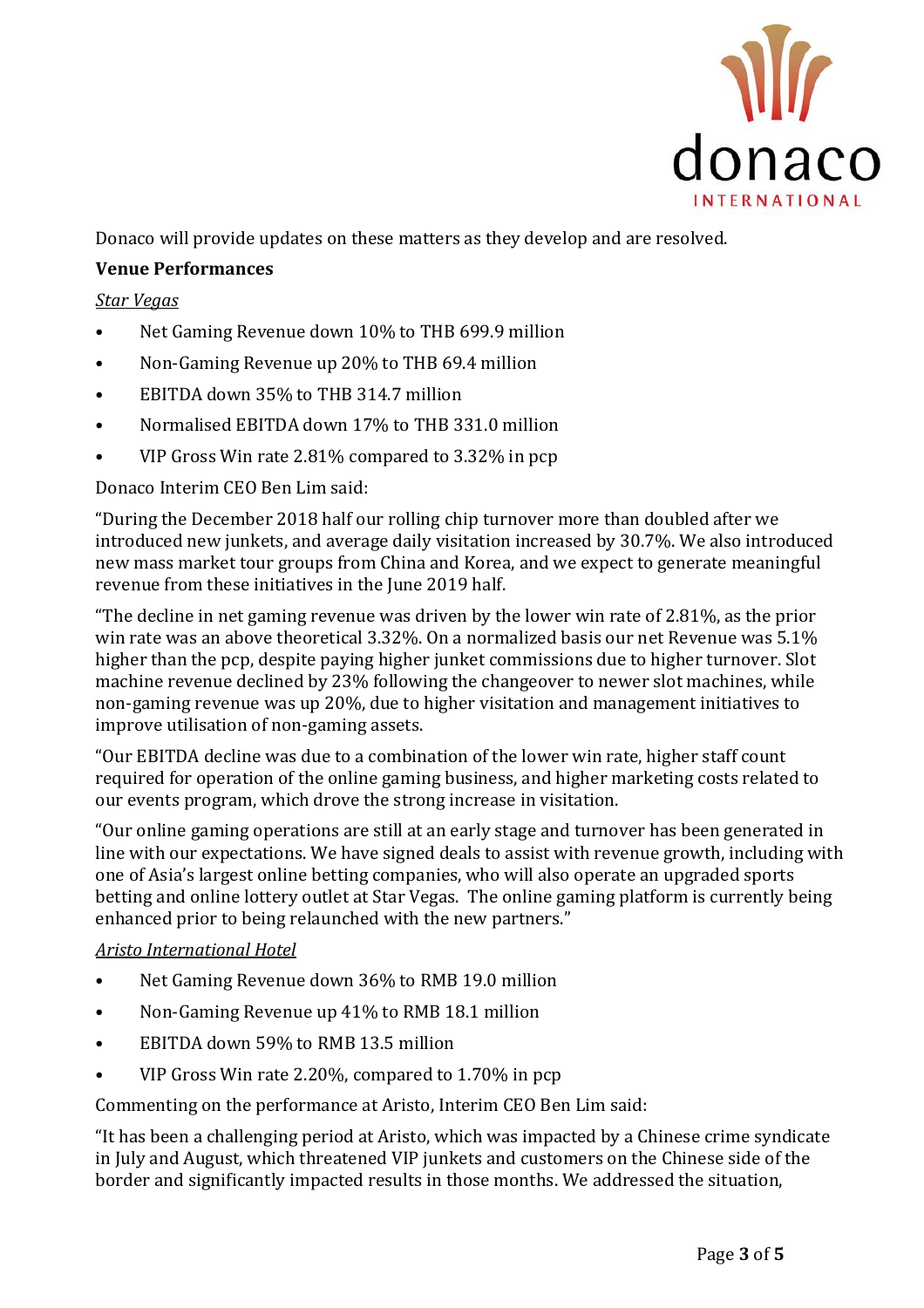

including working with law enforcement agencies on both sides of the border, and we are confident that the authorities have the situation under control. We are encouraged by the strong increase in turnover experienced since October 2018, as we saw more junkets and players returning over the December quarter, and the business is now returning to normal.

"Net gaming revenue fell 36% to RMB 37.0 million during the December 2018 half, due to the lower VIP table game turnover, while non-gaming revenue fell 41% to RMB 18.1 million, primarily due to lower hotel spending by VIP players. EBITDA was down 59% to RMB 13.5 million due to the lower VIP Turnover in the September quarter and the property recorded a net loss after tax of RMB 2.2 million, compared to an NPAT of RMB 16.5 million in the pcp.

"With the temporary decline in Chinese VIP business in the period, we focused our marketing efforts on junkets from other areas of China and south-east Asia, with several Malaysian junket groups visiting the property from September. We also increased proxy betting services available to VIP players choosing to remain at home. Other initiatives including marketing of Sapa tour packages to expats from Hanoi and Ho Chi Minh City, and the commencement of tour packages for international tourists to visit the venue.

"Pleasingly, marketing efforts started to show results from September, with casino visitation reaching 17,264 in December, an increase of 32% over the same month last year. However, these were primarily mass market players. There was a 3% increase in overall casino visitation during the half, and a 2% increase in net gaming revenue from mass market players. Increasing numbers of junket trips in December resulted in a 45% increase in total gaming turnover in the month, which was particularly encouraging. The business almost returned to normal in January 2019, with unaudited EBITDA of USD0.8 million for the month."

### **Outlook for FY19**

Mr Ben Lim concluded, "We are confident of achieving a recovery from both Star Vegas and Aristo over the remainder of FY19, given the initiatives put in place at both venues. Turnover at Star Vegas significantly improved, and having signed deals to improve the performance of our online gaming facilities, we are optimistic that revenue will continue to build over time. Having seen the Aristo improve over the December quarter and into January, we are confident that results will continue to improve over the June half.

"There are two main legal actions in progress involving the Star Vegas vendor and we believe our position is strong, with an injunction still in force preventing the vendor's attempt to terminate the Star Vegas lease. The arbitration in Singapore for the USD190 million damages claim continues to progress, with a hearing due to commence on 29 July 2019.

"In relation to capital management, the Mega Bank debt has fallen to USD 31 million, following a repayment of USD 8.55 million made in February 2019. We are currently actively engaged in discussions with Mega Bank to extend the tenor of the loan, which will significantly reduce the annual principal repayments from USD17 million to around USD8 million per year.

"Our strategic review also continues to progress, with a number of options under active consideration, and we expect to conclude this process in the coming weeks.